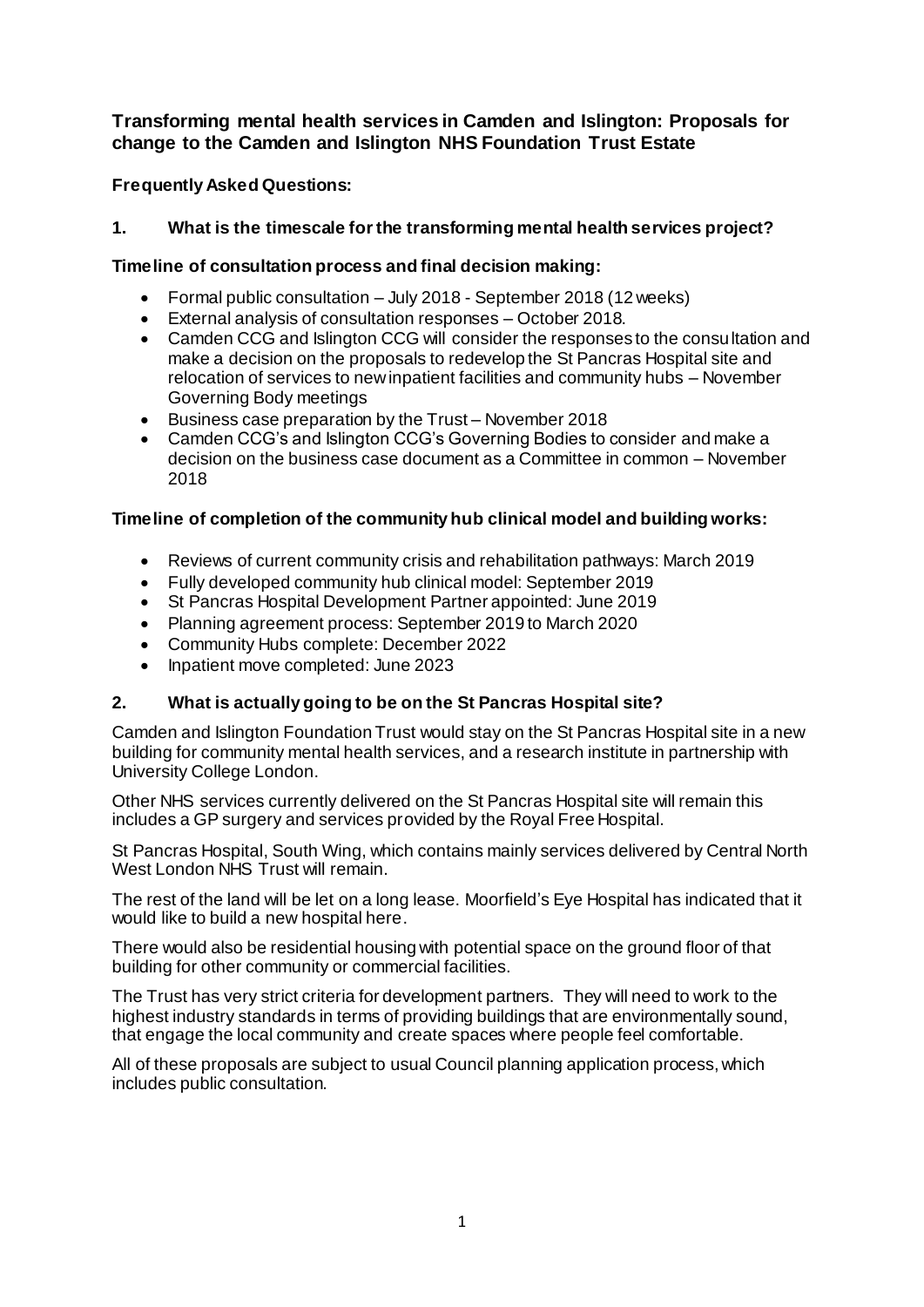### **3. Will the St Pancras Hospital site be lost to the NHS?**

No, several NHS Trust will continue to deliver services on the site, as well as other organisations that provide NHS services. However, some of the land will need to be leased on a long term arrangement to generate money to invest in new buildings and facilities. This project is for the benefit of mental health service users, and others receiving care on the site and for no other reason.

#### **4. Why can't the Trust use the money from the leasing of the land at St Pancras Hospital site to restore buildings and enable inpatient beds to stay on site?**

It is not practical or financially possible to refurbish buildings and they are not structurally suitable to deliver high quality mental health care. The buildings structure creates risks to service users and makes the work of staff more challenging; we would not be able to overcome these without rebuilding the facilities. The cost of rebuilding the buildings, and associated decant to enable this, is well outside what is affordable and there would be no money left for improving the community estate.

## **5. Are the buildings on the St Pancras Hospital site listed?**

No, they are not listed.

#### **6. Some people have been regular inpatients on the St Pancras Hospital site over a number of years; this will be a huge and unsettling change for many of them.**

We do not underestimate the impact of change, but believe the benefits will outweigh the concerns over change. The move itself will be carefully managed to ensure as little disruption as possible. The new inpatient building will be built and service users transferred before any of the major building work starts.

### **7. What happens if Moorfield'sEye Hospital does not move to the St Pancras Hospital site?**

The Trust would be able to lease the land to others on a long-term basis, either developers or other public bodies.

#### **8. Roughly how many buildings will the Trust have at the end of this process?**

This consultation is only about changes to the St Pancras Hospital site, a new building near Whittington Hospital for in-patients, and changes to the Greenland Road and Lowther Road buildings to be developed into community hubs.

Our aim is to build two new community hubs one in Islington and another in Camden. These will be larger buildings than currently, where more community mental health services can be housed together under one roof.

The Trust with its wider estates strategy has a long term vision to develop up to four community hubs, two in each borough, but plans for this have yet to be developed. This consultation is restricted to the two that the St Pancras Hospital redevelopment work will support. The development of additional hubs and relocation of other services would be subject to a separate consultation or engagement process.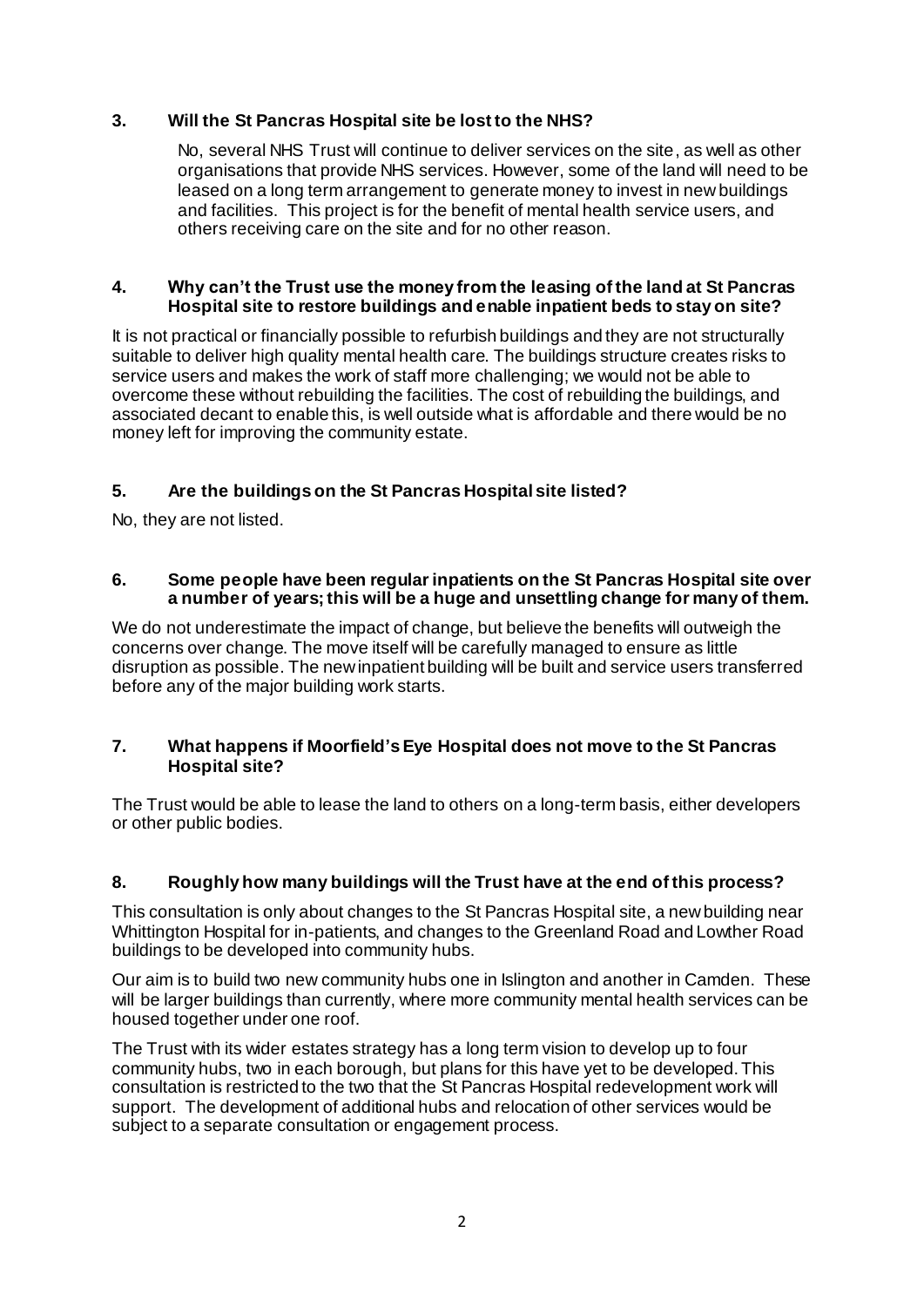# **9. Will any services be cut? Will any new services be added?**

No services will be cut as part of these consultation proposals. We are not consulting on new services in this proposal; we are consulting on transforming mental health, relocation of services and bringing services together into community hubs.

The Trust updates and reviews the services it provides regularly. For example, at the end of 2017 it opened Ruby Ward, a much-needed psychiatric intensive care unit for women, and opened a new perinatal mental health service for North Central London. During 2017, Practice Based Mental Health was rolled out across Islington, which supports some people with mental health in GP surgeries; this is due to start in Camden soon. All of the changes that the Trust and CCGs make will always include engagement and co-production with services users and other professionals.

### **10. Will there be any job losses as a result of the changes you are planning to make?**

No, there are no plans to cut jobs as part of the transforming mental health services project.

## **11. Is South Wing included in the transformation plans?**

The transforming mental health services project focuses on mental health care; there is one mental health service that is located in South Wing which we propose moving to the Camden Community Hub. Otherwise South Wing is not included in the current proposals. There are no plans to change the provision of the other services within South Wing, which delivers physical health care for the elderly. If changes are proposed in the future, there would be a separate consultation process.

## **12. Have you carried out an Equality Impact Assessment for the plans?**

Yes – please see the link here to look at<http://www.islingtonccg.nhs.uk/stpancras>

## **13. Will there be further changes to community services in the next few years?**

We are always trying to improve our services for local people. There are a number of service improvements in line with local and national priorities that we would like to see in community services. This work will continue over the next couple of years to develop our services. This work will be done in partnership with services users, the Trust and other health and social care professionals. An example of this is to improve our mental health crisis support services to meet national standards. Another example is what mental health services will be available in primary care. We expect that the community services improvements, some of which will be delivered from the hubs would not be complete until September 2019. This will ensure that we have the right services in place to support a strengthening of community based care so that there is no need increase in our local in-patient beds.

## **14. What is happening in Camden Primary Care Mental Health?**

In line with North Central London's Sustainability & Transformation Plan and Camden & Islington Foundations Trust's clinical strategy, Camden CCG have invested in Primary Care Mental Health (PCMH) teams. PCMH will see social workers, nurses, psychologists, psychiatrists and voluntary and community service providers working together in teams delivering mental health care in GP practices. This means that GPs will have hands on mental health experts within their practices and for patients it will mean that care can be